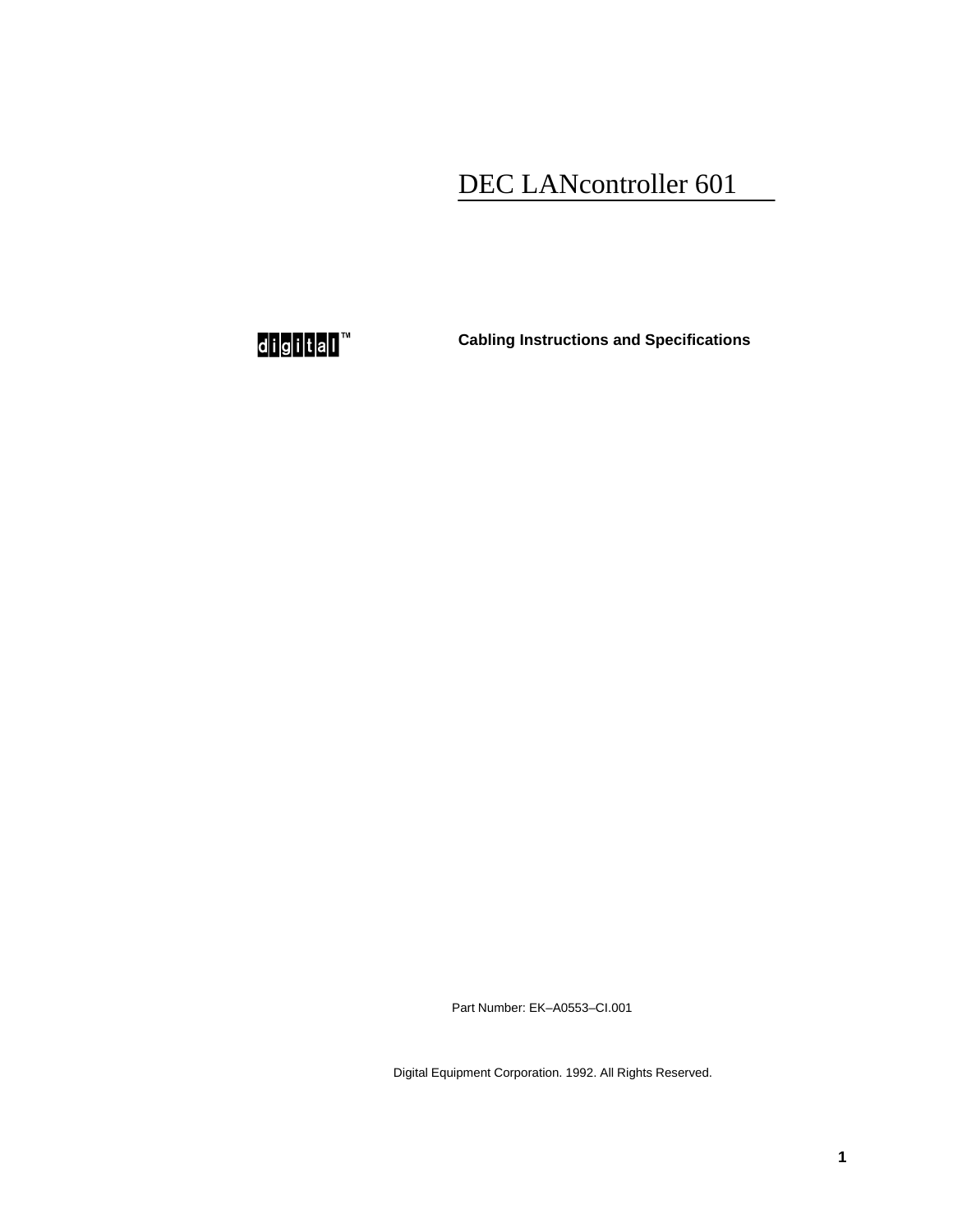## **Cabling Instructions**

To install the DEC LANcontroller 601, perform the following steps:

|  | Check kit contents                       | See this card |
|--|------------------------------------------|---------------|
|  | Install the Network Interface Card (NIC) | See Note      |
|  | Attach the communication cables          | See this card |

See Note

Enable the NIC 4.

#### **NOTE**

Details of steps 2 and 4 are in the Installation and Service Manual for your DECNIS.

IMPORTANT: Steps 2 and 4 can only be performed by a service person (refer to the Installation and Service Manual for your DECNIS).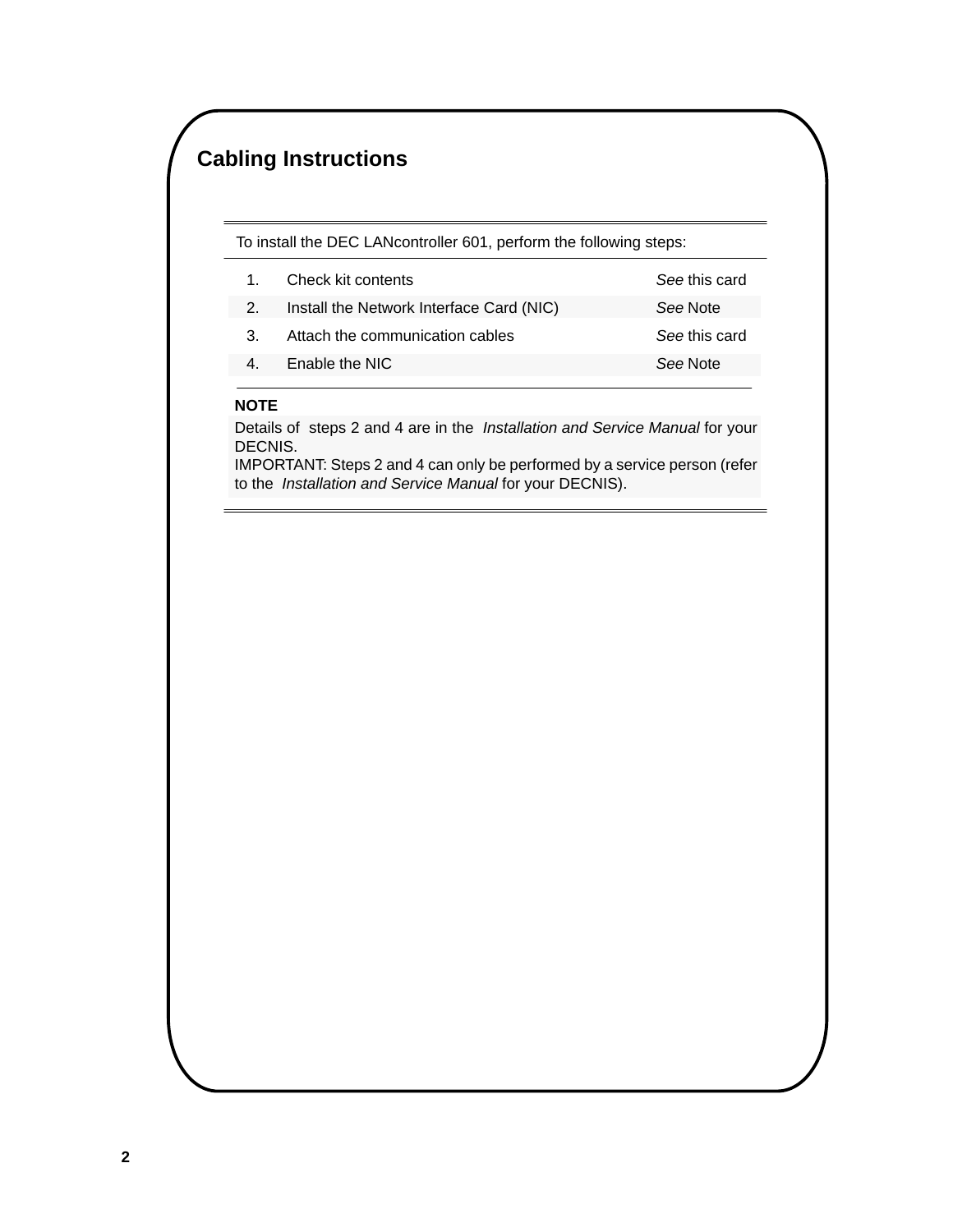|        | Option DNSAE-AA                                                                                                                                                                                       |  |
|--------|-------------------------------------------------------------------------------------------------------------------------------------------------------------------------------------------------------|--|
| □<br>□ | DEC LANcontroller 601 Network Interface Card (NIC)<br>Ethernet loopback connector, H4080                                                                                                              |  |
| □      | Documentation set:<br>DEC LANcontroller 601 Cabling Instructions<br>≣<br>≡<br>and Specifications<br>DEC LANcontroller 601 Problem Solving<br>DEC LANcontroller 601 Configuration Card<br>LKG-5947-91I |  |
|        |                                                                                                                                                                                                       |  |
|        |                                                                                                                                                                                                       |  |
|        |                                                                                                                                                                                                       |  |
|        |                                                                                                                                                                                                       |  |
|        |                                                                                                                                                                                                       |  |
|        |                                                                                                                                                                                                       |  |
|        |                                                                                                                                                                                                       |  |
|        |                                                                                                                                                                                                       |  |
|        |                                                                                                                                                                                                       |  |
|        |                                                                                                                                                                                                       |  |
|        |                                                                                                                                                                                                       |  |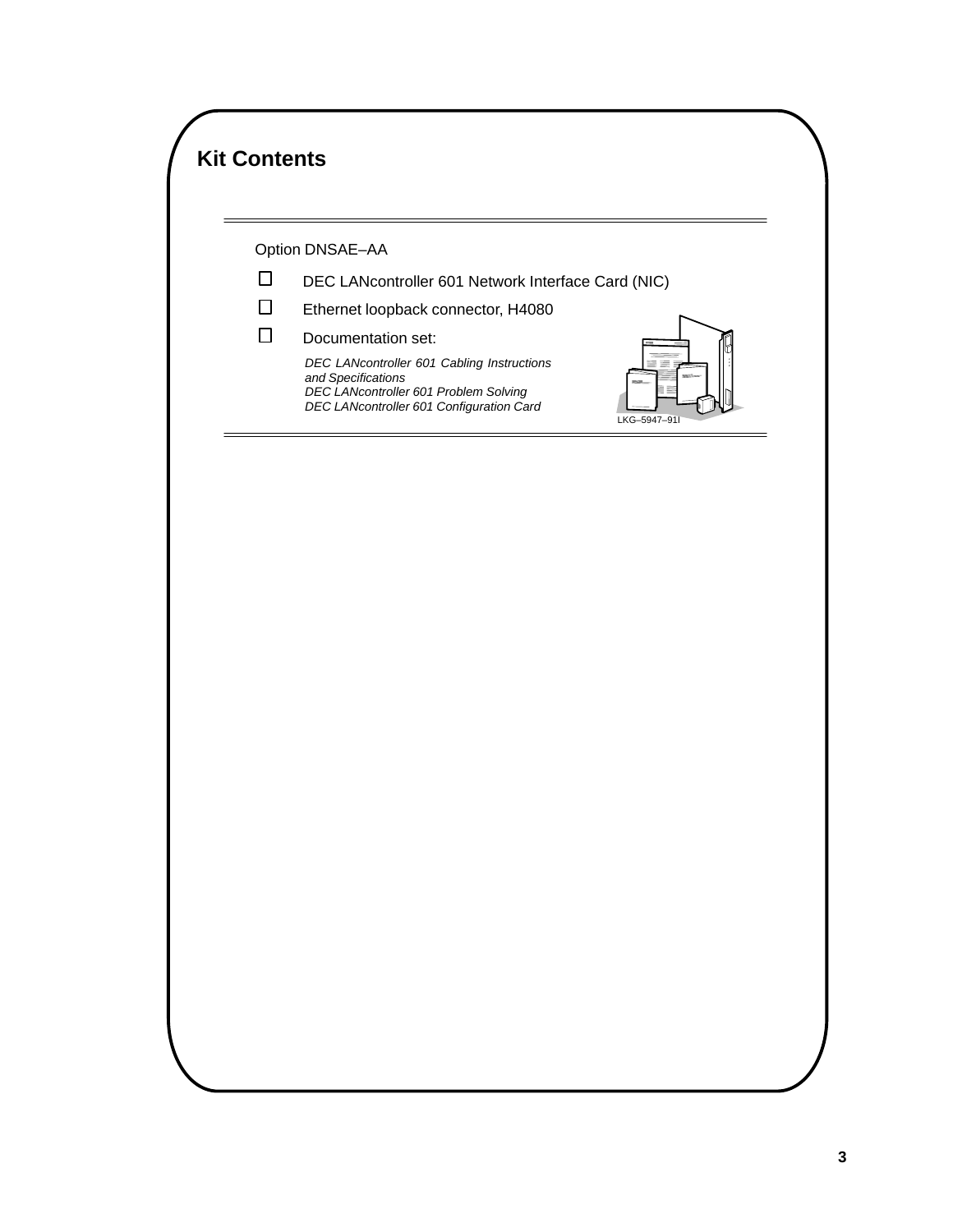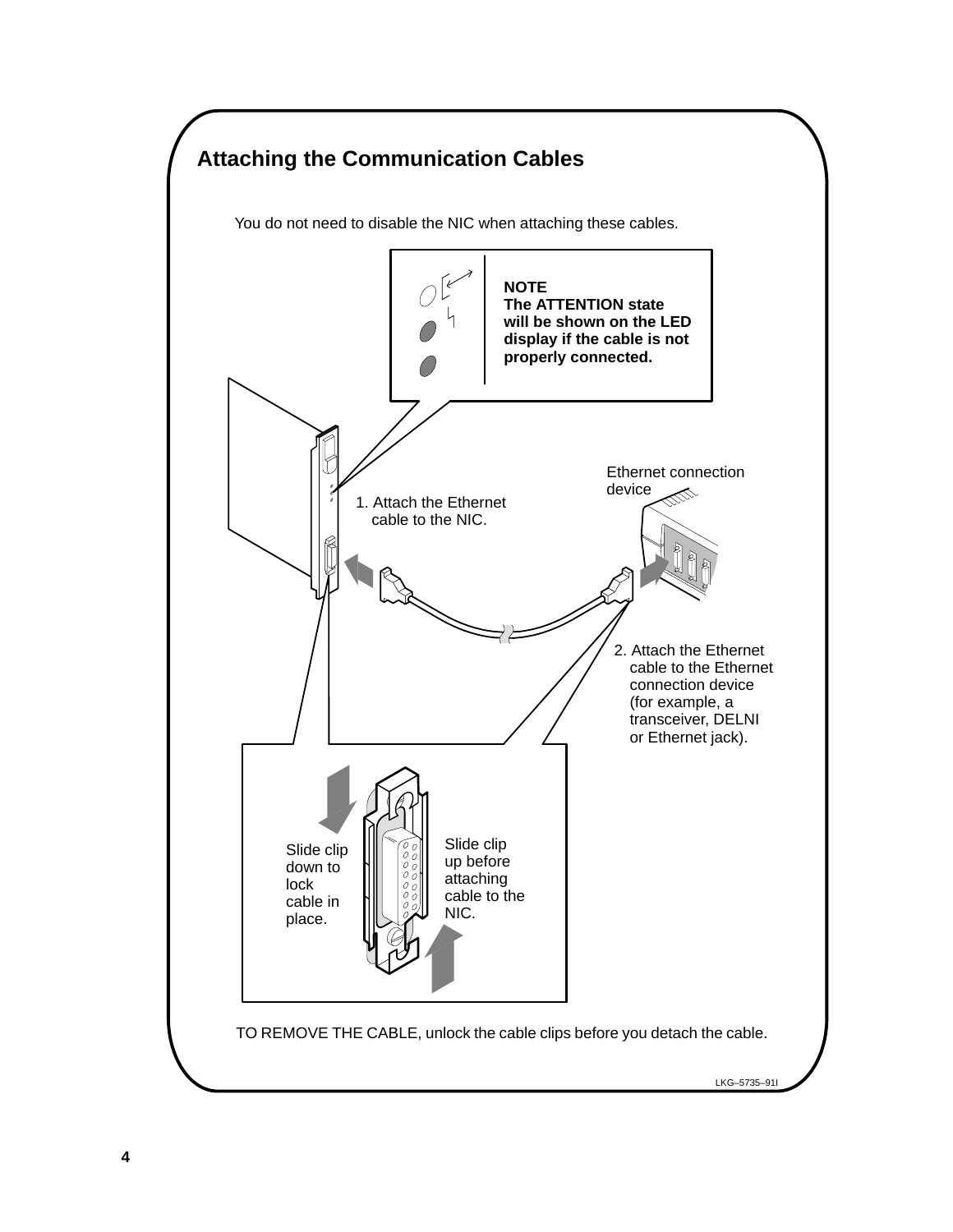# **Cabling Information**

### **Ethernet Cables**

| <b>Description</b>                                                                                   | <b>Part Number</b> |  |  |  |
|------------------------------------------------------------------------------------------------------|--------------------|--|--|--|
| PVC straight angle connection                                                                        | $BNE3H - xx$       |  |  |  |
| PVC right-angle connection                                                                           | BNE3K-xx           |  |  |  |
| Teflon straight angle connection                                                                     | $BNE3L - xx$       |  |  |  |
| Teflon right-angle connection                                                                        | BNE3M-xx           |  |  |  |
| PVC office straight angle connection                                                                 | $BNE4C - xx$       |  |  |  |
| PVC office right-angle connection                                                                    | BNE4D-xx           |  |  |  |
| where xx represents cable lengths as follows:                                                        |                    |  |  |  |
| 05                                                                                                   | 5 m                |  |  |  |
| 10                                                                                                   | 10 <sub>m</sub>    |  |  |  |
| 20                                                                                                   | 20 <sub>m</sub>    |  |  |  |
| 40                                                                                                   | 40 m               |  |  |  |
| PVC office cables are only available in 2 m and 5 m lengths,<br>where $XX = 02$ or 05, respectively. |                    |  |  |  |